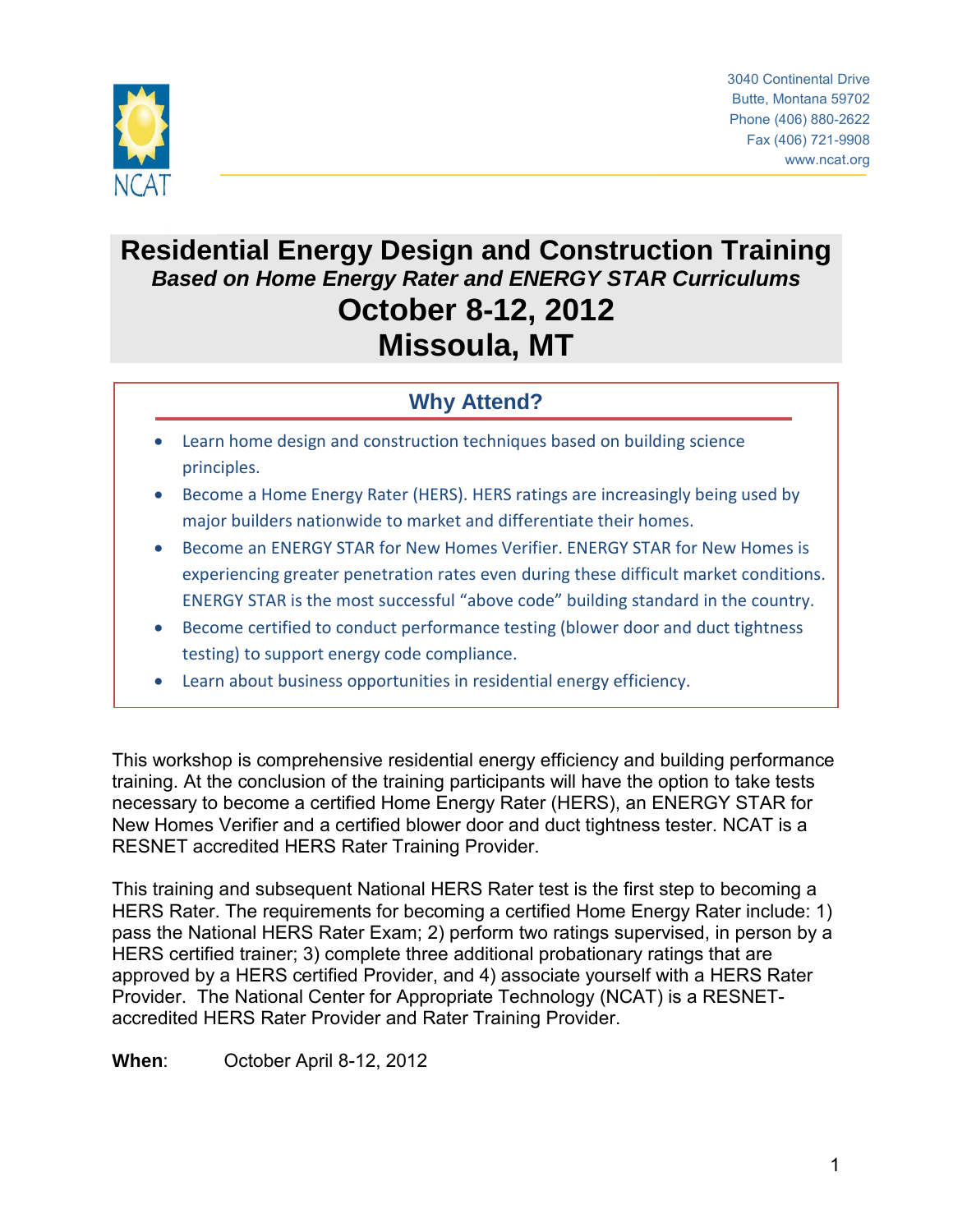8:30 AM to 5:00 PM Monday, 8:00 AM to 5:00 PM Tuesday-Friday; the National Rater Exam will be administered from 3:00 PM to 5:00 PM Friday.

- **Where**: Missoula, MT (Specific site to be determined.)
- **Cost**: \$1,300 per person for the training. You must have a credit card with you to take the National Rater test. If you would like to take the test you will use your credit card to pay RESNET \$50 for the on-line test immediately prior to the test on Friday at 3:00 PM. The \$1,300 registration fee does not include your travel, lodging, or the test fee. You will be responsible for your own lunches.
- **To Register**: Go to the NCAT website at [www.NCAT.org.](http://www.ncat.org/) On the top of the screen click on "EVENTS" which will bring you to the NCAT Training and Events Registration page. Under "meeting type" select "training-energy" and choose the Missoula training. You'll be asked for name and address, payment method, etc.

**For more information about the training contact Dale Horton (dale[h@ncat.org,](mailto:daleh@ncat.org) (406) 880-2622).** The training session will be limited to twelve persons. If you would like to pay for the training by check, contact Dale for instructions.

A **Field Work Release** must be signed by each student at the beginning of the course. With this release the student declares themselves physically capable of working in the field with a real house. Activities associated with this training include lifting weights up to 50 pounds, climbing ladders, moving in tight areas such as crawlspaces and attics, and other physically challenging tasks. The student must declare that they have no physical conditions that would prevent them from safely participating in these activities.

## **Participants must bring the following to the training:**

- Laptop Computer with wireless Internet capability. The computer must be capable of opening pdf documents and the REM/Rate software which is Window based. In the past some newer Apple computers with Windows operating programs have worked fine.
- Calculator
- Note Paper
- •

Also Recommended:

- Tape Measure (at least 20 feet)
- Clipboard
- Architectural Scale

#### **Participants will receive the following at the workshop:**

*Home Energy Rater Training Manual and Reference CD* by NCAT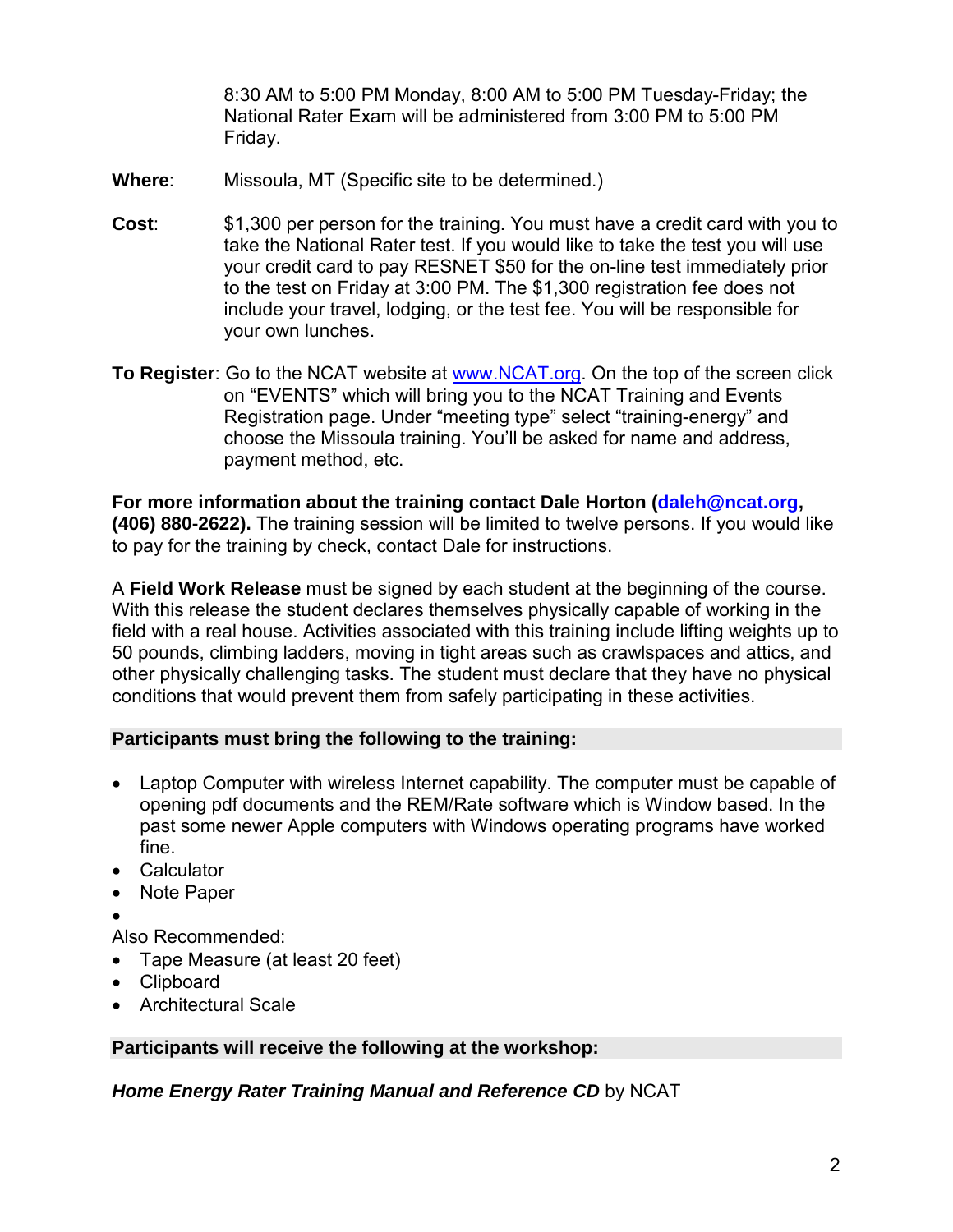*Residential Energy* by John Krigger and Chris Dorsi, published by Saturn Resource Management Incorporated [\(www.srmi.biz\)](http://www.srmi.biz/). A copy of this book will be mailed to you after you register.

*Builder's Guide to Cold Climates* by Joseph Lstiburek, published by Building Science Corporation and distributed by the Energy and Environmental Building Association [\(www.eeba.org\)](http://www.eeba.org/).

**REMRATE Software** (Demonstration Version) by the Architectural Energy Corporation. A full license for the software will be provided after completion of all HERS Rater requirements. A full license for the software will be available only after you have completed all requirements to become a rater.

### **Suggested Preparation**

Your chances of passing the National Rater Test will be much better if you take the time to prepare for the training session. Only about half of the people that take the National Rater Test pass on their first attempt so it may be worthwhile to study before hand. Here are some suggestions.

1. Study *Residential Energy,* the book noted above, before the training session. Being familiar with the contents of this book is probably the single most useful preparation that you can do. We will mail you a copy after we receive your registration. The class is taught with the assumption that you are familiar with all of the terms in the Glossary and all of the geometry formulas in Appendix A-2. You should be capable of calculating house floor areas and volumes including houses with attics, vaulted ceilings, and other non-rectangular shapes.

2. It will prove useful to be familiar with the information on the RESNET web site: [www.resnet.us](http://www.resnet.us/) . The National Rater Test will cover material contained in the *2006 Mortgage Industry National Home Energy Rating Systems Standards*. We strongly suggest that you review the following three documents before you arrive for the course:

**Mortgage Industry National Home Energy Rating Systems Standards**  [http://www.resnet.us/standards/mortgage/RESNET\\_Mortgage\\_Industry\\_National\\_H](http://www.resnet.us/standards/mortgage/RESNET_Mortgage_Industry_National_HERS_Standards.pdf) [ERS\\_Standards.pdf](http://www.resnet.us/standards/mortgage/RESNET_Mortgage_Industry_National_HERS_Standards.pdf) 

Rater Information www.resnet.us/rater/what is a hers Lender Information http://www1.resnet.us/lender/default.htm

3. The test will require calculating building floor areas, surface areas, and building volumes for various house configurations. You should be comfortable with building geometries as well as basic math and trigonometry. You should also be familiar with residential construction and have the ability to read and understand architectural drawings. We will not have time to review these basic skills during the class.

4. Building performance testing includes conducting blower door tests and duct tests. We strongly suggest that you download and review the following manuals from the Energy Conservatory as an introduction to performance testing.